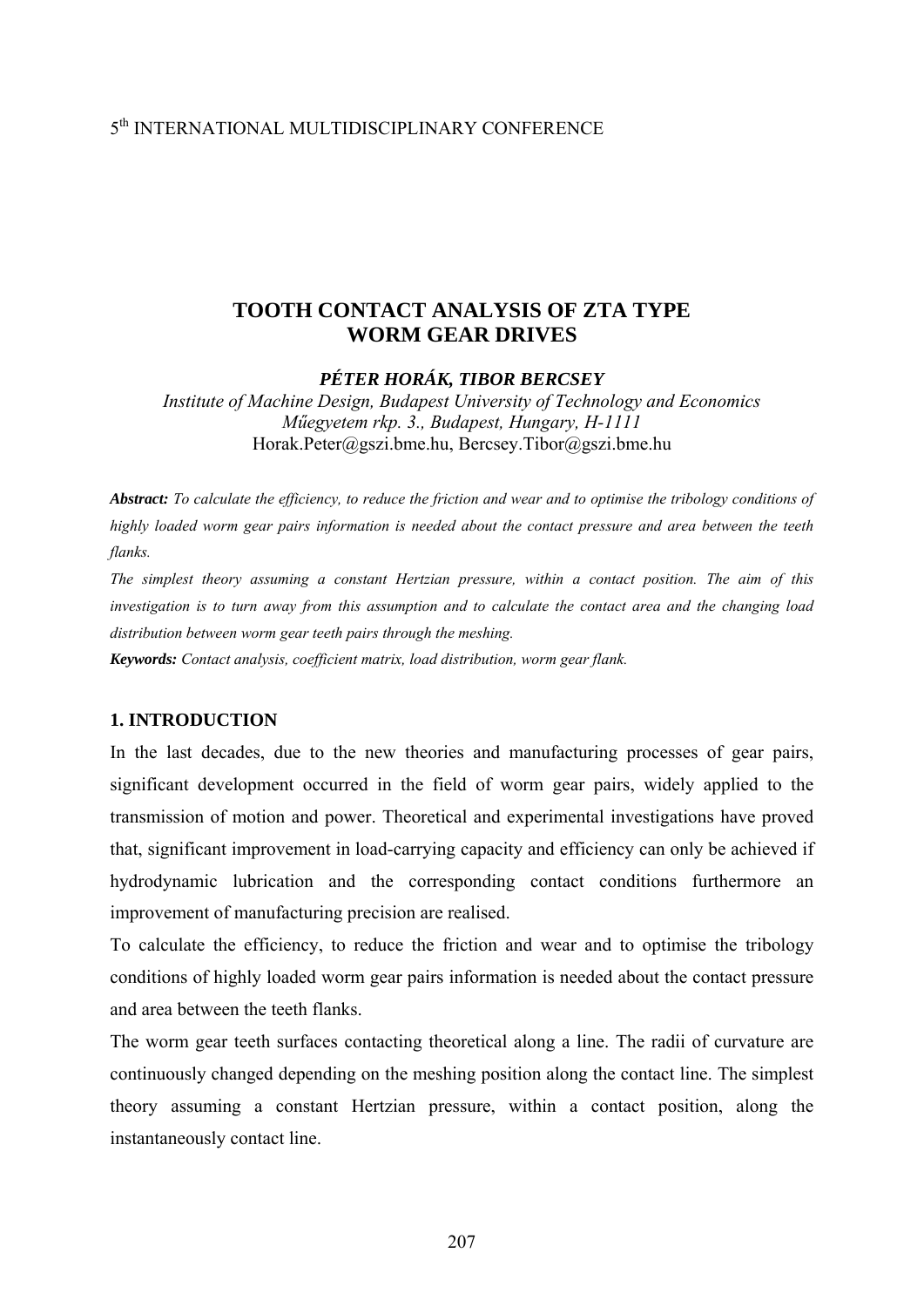The aim of this investigation is to turn away from this assumption and to calculate the contact area and the changing load distribution between worm gear teeth pairs through the meshing.

Figure 1 shows the main steps of the numerical investigation.

The results of this investigation can be used to calculate the tribology condition between the tooth surfaces.

The subject of this investigation is a worm gear pair having circular arch profile in axial section. This type of worm drive (ZTA) was developed at the University of Miskolc and manufactured at the Machine Factory in Diósgyőr. Several papers by Professor Dudás and his research team at the Department of Production Technology of the University Miskolc relate about the manufacturing process, geometry and meshing of ZTA type worm gears [1], [3], [4].

In a close cooperation with the Institute of Machine Design of the Budapest University of Technology and Economics the contact and the tribology conditions was investigated [5]. This paper may contribute to further cooperation between our institutes on the field of the investigation of gear drives.



Fig. 1. The main steps of the calculation

# **2. GEOMETRY MODEL OF WORM AND WORM GEAR**

The geometry model was built by means of the parametric equations of the worm [3] in the

CAD System ProEngineer.

The main data of the investigated worm gear pairs are as follows:

| $z_1 = 3$   |
|-------------|
| $m=12.5$ mm |
| $a=280$ mm  |
|             |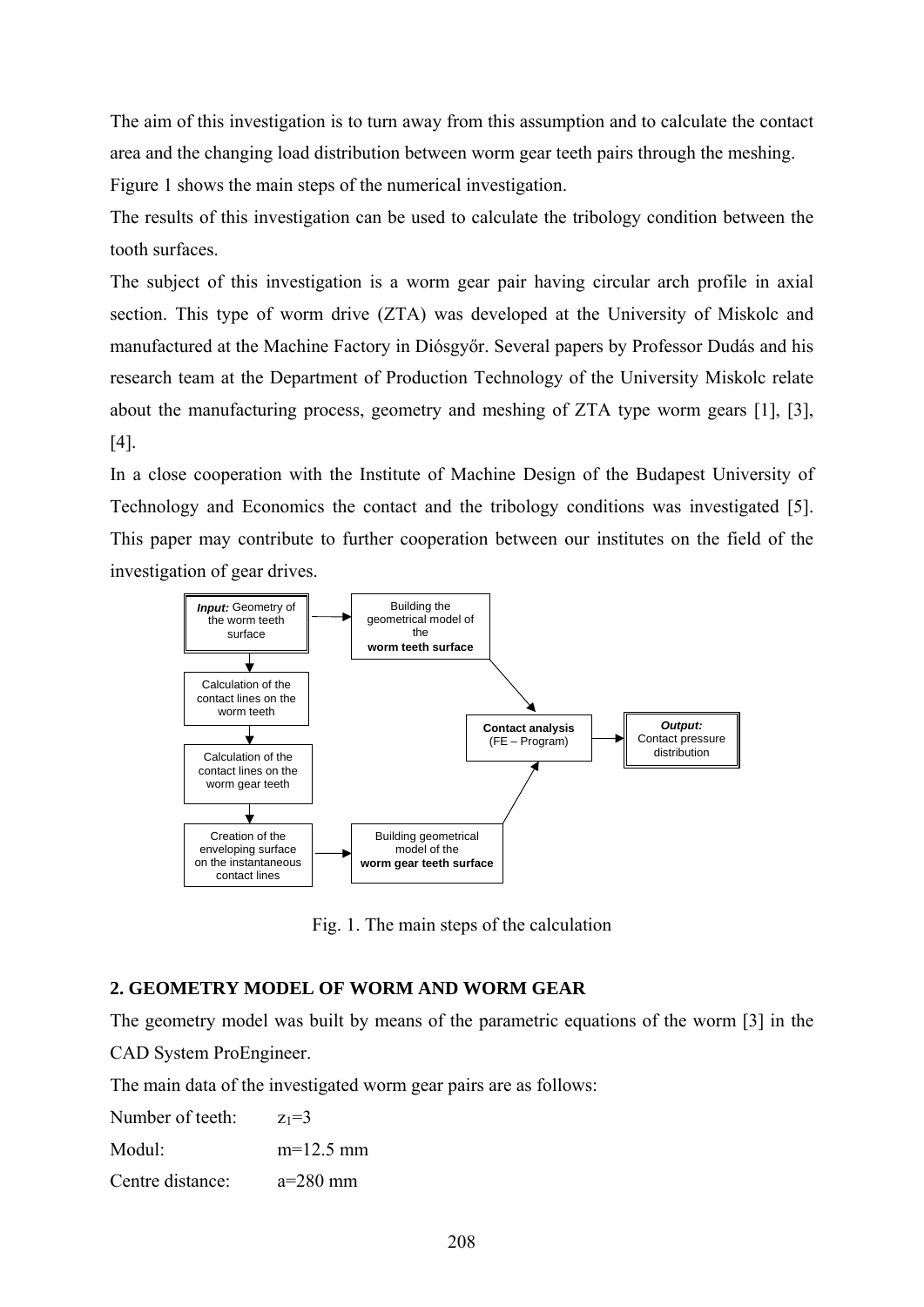Profile angle:  $\alpha = 23^{\circ}03'40'$ Radius of the arch:  $\rho = 50$  mm The instantaneous contact lines were calculated by means of the kinematics method [6], through the meshing (Fig. 2).



Fig. 2. Contact lines on the worm flank

The model of worm gear flank was built as enveloping surface of the contact lines in the coordinate system of the worm gear.

Another way to build the geometry model is the method of axial sections, published in [2].

Using the built in FEM modul of ProEngineer, automatic mesh generation by means of TETRA elements having 4 nodes was applied.

### **3. CONTACT ANALYSIS**

There are different methods for the calculation of the load distribution and contact area. Some modern Finite Element Analysis software (for example MSC Marc) is able to solve contact problems without using of special contact elements.

For the numerical solution we have used an algorithm based upon the coefficient matrix [7]. Figure 3 represent the geometrical condition of a simple 2D point contact, where  $\delta_i$  the rigidbody displacement is in accordance with the sum of the initial gap  $h_i$  and the elastic displacements  $u_i$ , in all points of the contact area.

$$
\delta_i = u_i^1 + h_i^1 + u_i^2 + h_i^2 \quad (i = 1,...N)
$$
 (1)

The equation of the contact stress in the inner points of contact is:

$$
p_i > 0, \quad (1 \le i \le N), \tag{2}
$$

while in the initial and terminal points it is:

$$
p_1 \equiv 0 \quad \text{and} \quad p_N \equiv 0. \tag{3}
$$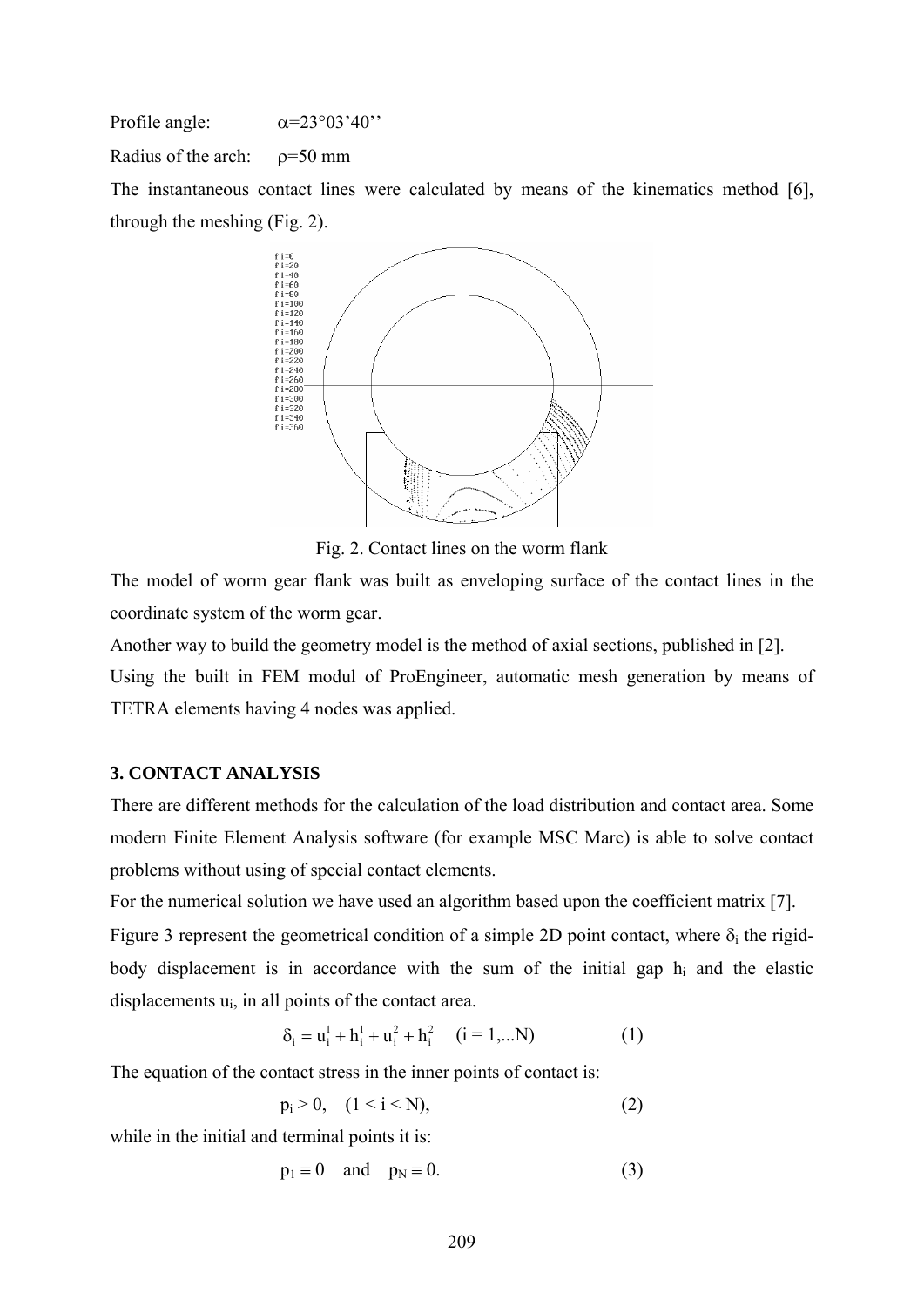

Fig. 3. Geometric conditions of contact

Elastic displacement  $u_i$  of the contact points can be derived by means of the finite element method. Elastic displacement arises by the effect of pressure distribution  $p_i$ . According to Cauchy's superposition theorem  $w_{ii}$  denote the displacement of nodal point i caused by the triangular unit pressure contained in j. With knowledge of the effect of each pressure distribution, it can be written for the elastic body No. 1 as follows:

$$
u_i^1 = \sum_{j=1}^{N} w_{ij}^1 p_j \qquad (i = 1,...N)
$$
 (4)

The elastic displacement of elastic body No. 2  $u_i^2$  can be derived on the basis of  $w_{ii}^2$ .

The geometric equation of the contact is:

$$
\delta_{i} = \sum_{j=1}^{N} (w_{ij}^{1} + w_{ij}^{2}) p_{j} + h_{i}^{1} + h_{i}^{2} \qquad (i = 1,...N).
$$
 (5)

Let the sum of the coefficient matrix of the elastic bodies be designed by symbol  $w_{ij}$ , while its inverted by symbol  $(w_{ij})^{-1}$ .

Rearranging equation (5) the equation (6) gives the contact pressure distribution.

$$
p_{j} = \sum_{i=1}^{N} (w_{ji})^{-1} (\delta_{i} - h_{i}^{1} - h_{i}^{2})
$$
 (6)

In case of worm gear flanks line contact occurs theoretical instead of point contact, so the initial gaps  $h_i$  are equal to zero and the length of the contact area is also given.

The coefficient matrix can be generated during a single run by the finite element program suitable for taking more load cases into consideration.

Figure 4 shows the calculated contact pressure along the contact lines on the flanks of worm and worm gear for a selected meshing position.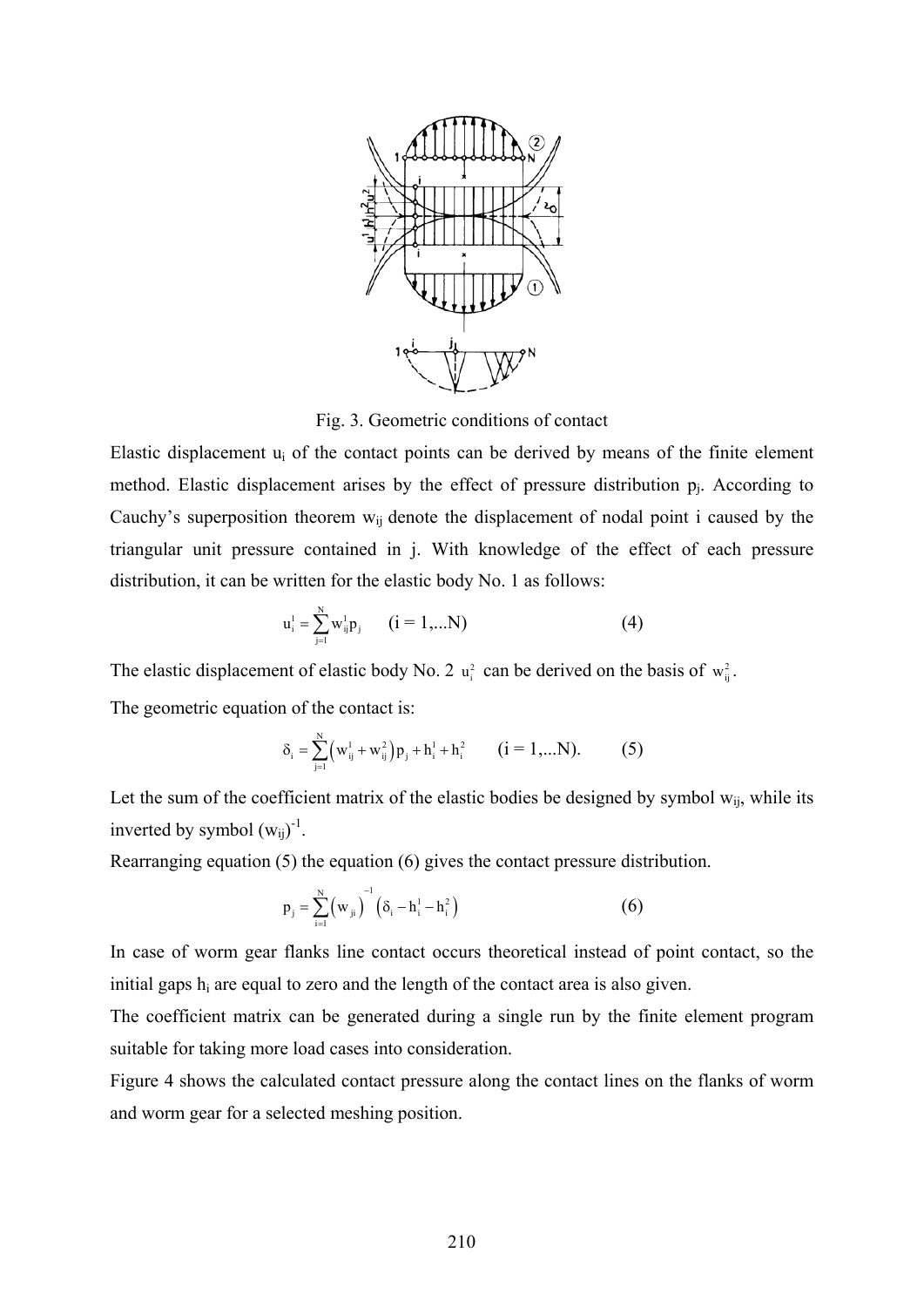

Fig. 4. Calculated contact pressure distribution on worm and worm gear flanks The results of the calculations building the input data of further calculations relating the tribology conditions and optimisation of the gear pairs. Investigating of different meshing position a significant change of the maximal Hertzian pressure can be observed (Fig. 5).



Fig. 5. Changing maximal contact pressure at different meshing position Investigating of different geometry we can state, increasing of the profile shift of the worm gear, the average contact pressure increases along the contact lines during the meshing. Figure 6. shows the influence of profile shift of the investigated worm gear on the average Hertzian pressure.



Fig. 5. Average contact pressure as function of profile shift of the worm gear